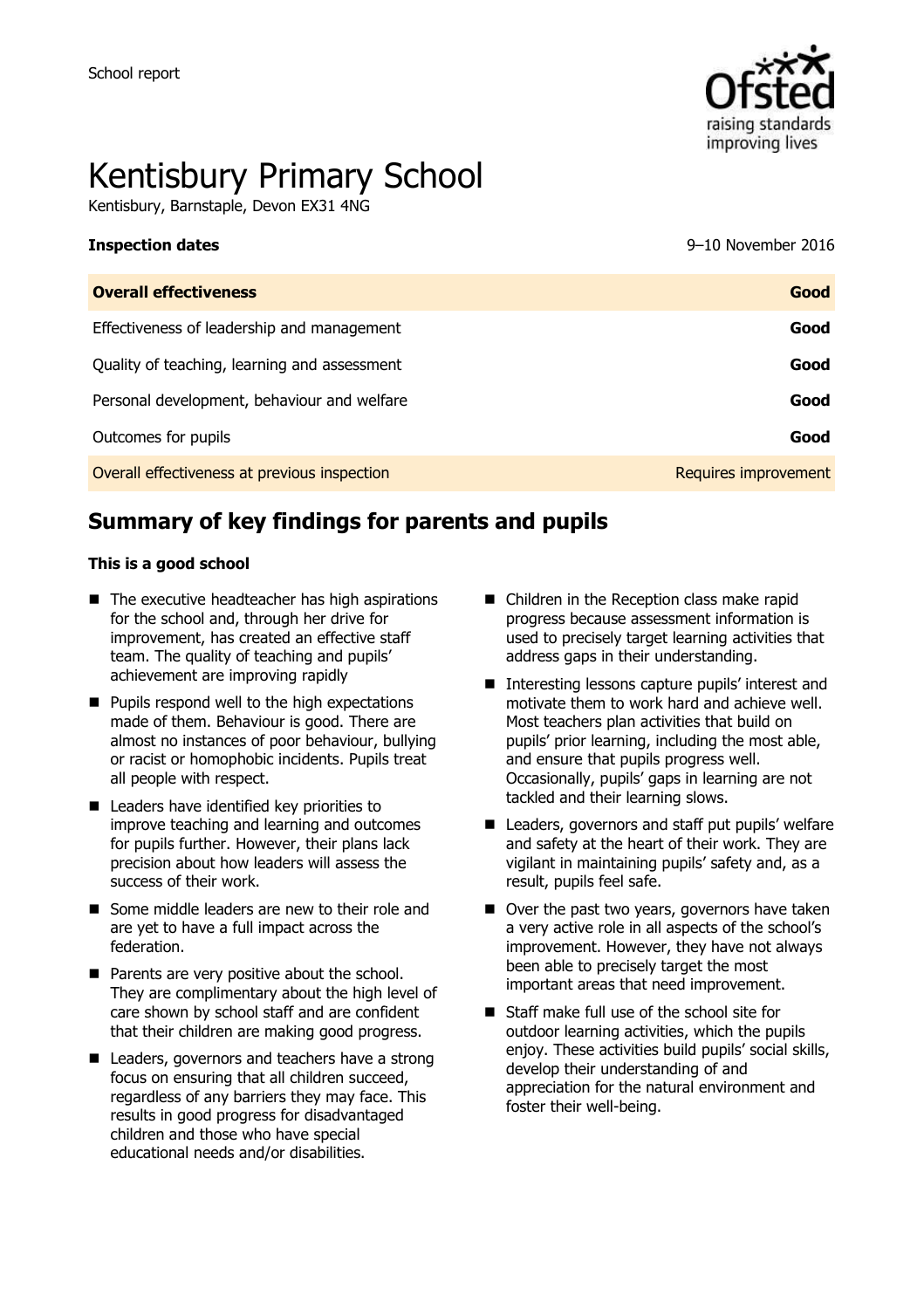

# **Full report**

### **What does the school need to do to improve further?**

- **IMPROVE the progress that pupils make by ensuring that teaching addresses any identified** gaps in pupils' learning and builds on their prior attainment.
- **IMP** Improve the quality of leadership and management by:
	- ensuring that all development plans provide clear success criteria against which progress can be evaluated
	- enabling middle leaders to have a greater impact across their areas of responsibility
	- ensuring that work undertaken by governors is used to inform the school's development more precisely.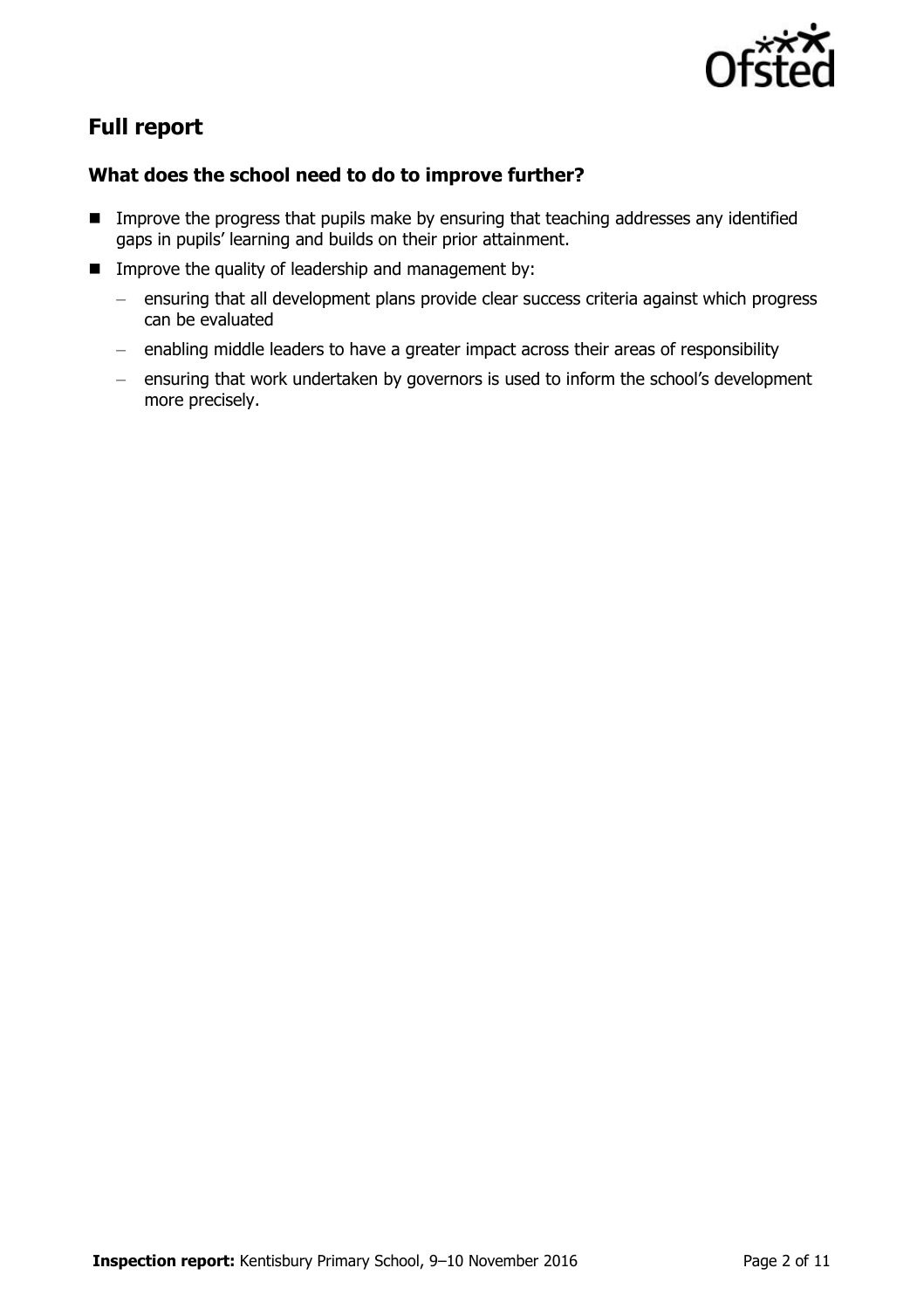

## **Inspection judgements**

#### **Effectiveness of leadership and management Good**

- Leaders and governors have high aspirations for the school and for all of the pupils. The drive and commitment of the executive headteacher have inspired all staff to do their best for the pupils.
- The executive headteacher provides a clear direction for improvement which is well understood by staff. All work tirelessly together to fulfil the agreed actions.
- Rigorous checks on the quality of teaching and learning by senior leaders have tackled any historical underperformance. All staff are held to account for the progress that pupils are making. The findings from monitoring are linked carefully to targeted training for staff. As a result, teaching, learning and outcomes for pupils are improving rapidly and are now good.
- Leaders have an accurate understanding of the strengths and weaknesses of the school and have used this to formulate plans for further improvements. An example of this is the success of the actions taken to improve reading and phonics. Leaders' work to improve writing and mathematics still further is also having a positive impact on pupils' achievement.
- Subject and middle leaders carefully monitor the quality of learning using the school's assessment information, from observation and by examining pupils' books. Appropriate action plans are in place to address any weaknesses and staff are provided with highquality training to develop their skills and knowledge. In some cases, these action plans are relatively new and do not evaluate clearly the impact of the work already undertaken.
- Leaders ensure that assessment information is accurate so that it can be used to address any gaps in pupils' understanding. This is done very effectively in the Reception class and is improving across the school.
- The school curriculum is well planned for the mixed-age classes. This year there is a themed approach across the whole federation. Pupils have enthusiastically embraced the current theme of dinosaurs, which has been a strong motivator for extended writing and for work in other subjects. The wide range of additional activities enhance and supplement the curriculum well and include singing sessions and musical instrument tuition.
- The school promotes equality well. Pupils are taught about other cultures and religions in order to prepare them for life in modern Britain. Through this they learn to respect others, regardless of their characteristics or circumstances.
- The additional sports funding is used effectively to encourage greater involvement in sporting activities. This includes developing staff skills to lead physical education lessons, participation in sports competitions and tournaments, purchasing additional sports equipment and developing pupils' leadership skills. As a result of this work, more pupils have been involved in sporting activities and the school has achieved a School Games bronze award.
- Leaders and governors ensure that the additional pupil premium funding is spent well to support the small number of disadvantaged pupils so that they make good progress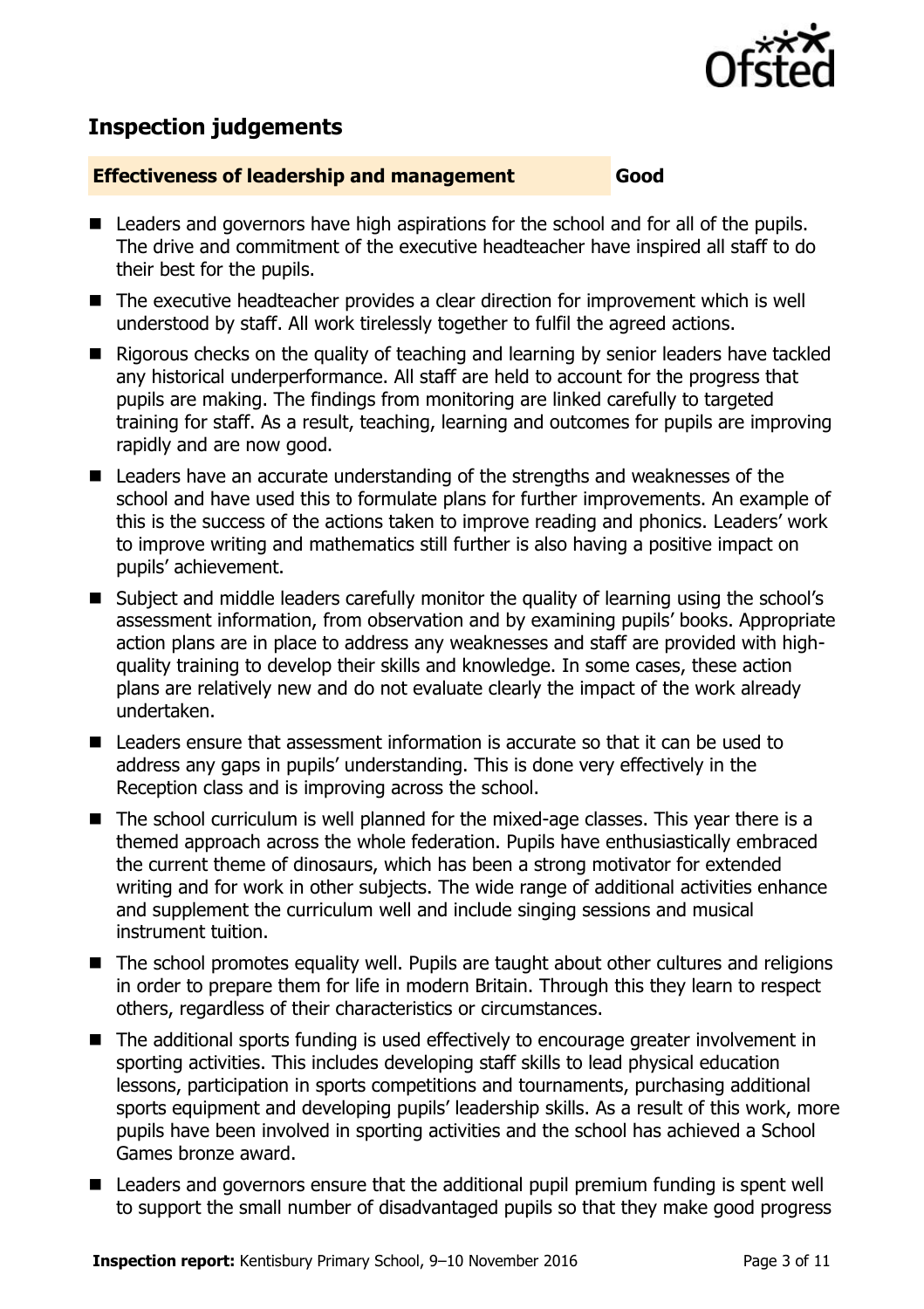

in their learning. The recently updated reports on this spending, and on the sports premium spending, clearly demonstrate the impact of this additional funding.

- Due to well-managed provision and skilful support, the few children who have special educational needs and/or disabilities make good progress. The special educational needs coordinator and her assistant know the pupils under their care well. School funds and budgets are allocated carefully, including for teaching assistant support.
- The school manages transport between the two sites carefully to ensure that pupils are kept safe and that communication with parents is strong. Parents are provided with clear and comprehensive reports explaining the progress their child is making, and staff are always available to discuss any issues with them. Parents are very positive about the effectiveness of communication and the vast majority would recommend this school to another parent.
- Until recently, the local authority was providing additional support to enable the school to improve. This has now stopped as the local authority rightly considers that the school leadership is able to continue to improve the school without such close involvement.

#### **Governance of the school**

- The governing body has developed good processes to find out about the quality of teaching and learning and uses this information well to challenge school leaders to secure the necessary improvements over time.
- Governors hold school leaders to account for the decisions they make. They are prepared to take difficult decisions in the best interests of the pupils, particularly when tackling underperformance.
- While governors have a good overview of the work of the school, at times their monitoring and evaluation do not precisely target the most important areas that need improvement.
- Raised expectations are instrumental in the recent improvements and in sustaining the ambitions of the school and the federation.
- Governors ensure that policies for safeguarding pupils are compliant, including child protection, and have a designated governor for the safer recruitment of staff.
- Governors allocate the sports premium to initiatives including 'Fun Fit', 'Forest schools' and additional swimming tuition. However, the impact of this grant is not uniformly checked by governors.
- Additional funding for disadvantaged pupils is allocated appropriately by the governing body. Pupils eligible for this additional funding are now making stronger progress. Others could attain even higher standards. As yet, governors do not have a clear strategy for achieving this. Currently there are no pupils eligible for the grant who are identified as high-attaining pupils.

#### **Safeguarding**

- $\blacksquare$  The arrangements for safeguarding are effective.
- Leaders and governors ensure that safe recruitment practices are carried out. Staff training ensures that they are in a position to recognise and act upon signs of risk or harm immediately. Leaders are persistent in their pursuit of support for vulnerable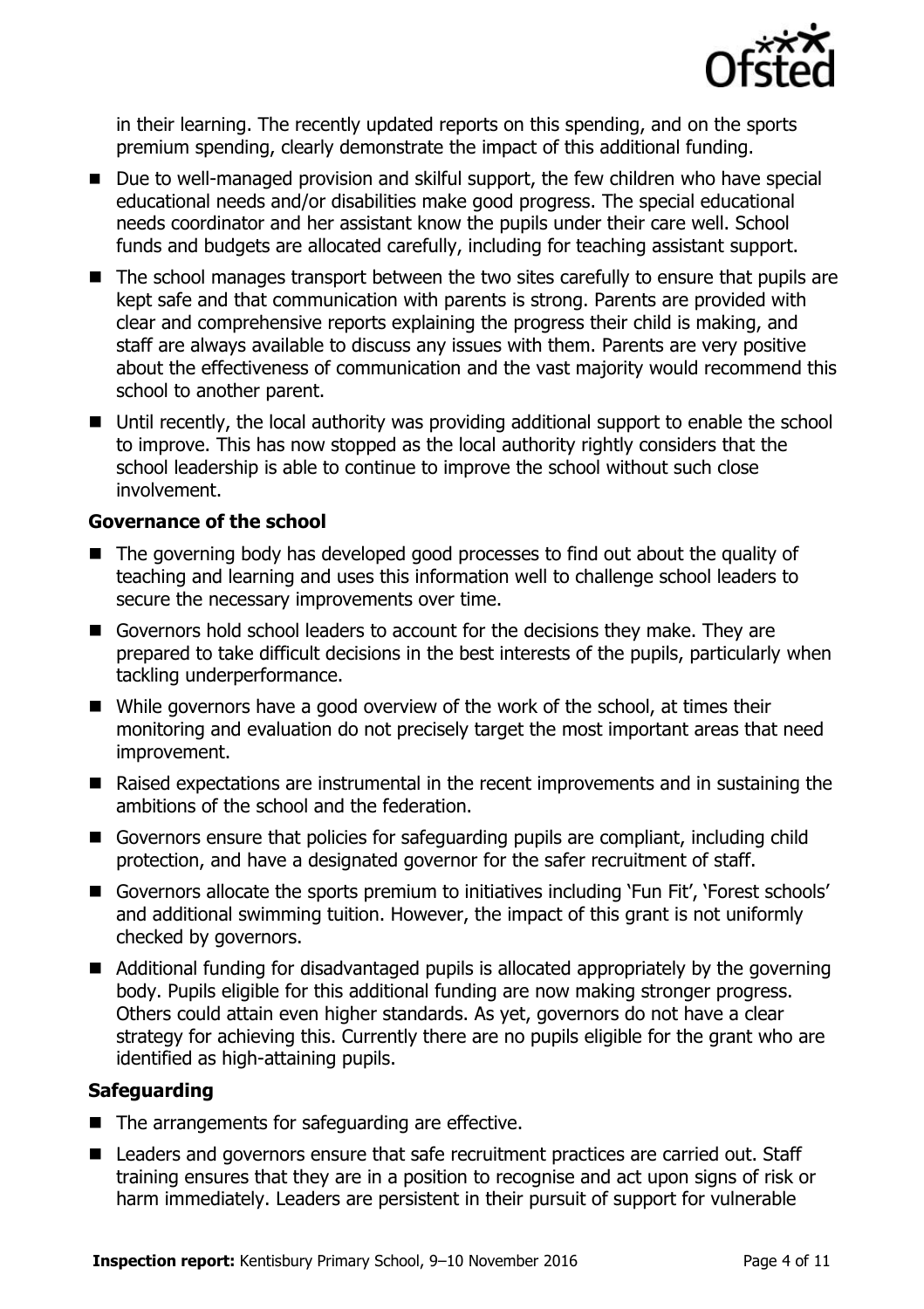

families and their children.

 School leaders are assiduous in their arrangements to ensure that children are safe. Careful risk assessments are carried out for outside trips, as well as activities on the school site. Parents, pupils and staff agree that pupils are kept safe at this school.

#### **Quality of teaching, learning and assessment Good**

- Teachers and teaching assistants have high expectations of pupils' behaviour and have established good routines which reinforce pupils' good behaviour and positive attitudes towards learning.
- School leaders have prioritised the improvement of reading over the past few years. They encourage pupils to read every day and have done good work to enable parents to be more involved. 'Reading journals' support parents to strengthen their child's reading. Additional reading support is used effectively for those pupils who need it.
- In order to improve children's early writing skills, teachers concentrate on getting pupils to develop their letter formation in the Reception class. Children develop their skills to write more complex letter shapes as part of the 'rainbow challenge'. As a result of this, pupils' handwriting is improving well.
- Teachers focus on pupils' comprehension and understanding of the books they are reading, particularly for the more able readers. These collective actions have supported the strong progress in reading throughout the school.
- The teaching of mathematics has improved and is now leading to better outcomes. Most teachers develop pupils' understanding of mathematical reasoning and calculation well.
- Teachers increasingly use assessments of what children know at the beginning of each topic to help them plan learning activities that better meet the needs of pupils, including the most able. Adults question pupils well to deepen their understanding and to build on what pupils know and can do. Occasionally, where gaps in pupils' understanding are missed, some pupils struggle and their learning falters.
- Teachers follow the school marking policy to provide good-quality feedback and suggestions which help pupils to understand what they need to do to improve.
- School leaders have changed their approach to homework so that parents can be more involved in their child's learning. Parents appreciate this change and welcome the opportunity to contribute to their children's learning. They are well informed about the progress of their children and value this feedback from the teachers.

#### **Personal development, behaviour and welfare Good**

### **Personal development and welfare**

- The school's work to promote pupils' personal development and welfare is good
- **Pupils are taught how to stay safe and manage risk. They are aware of how to stay** safe online and when they are out and about in the community. The outdoor learning curriculum is carefully planned to enable pupils to learn and be challenged in a safe and controlled environment. Gardening and activities in the wooded area on the school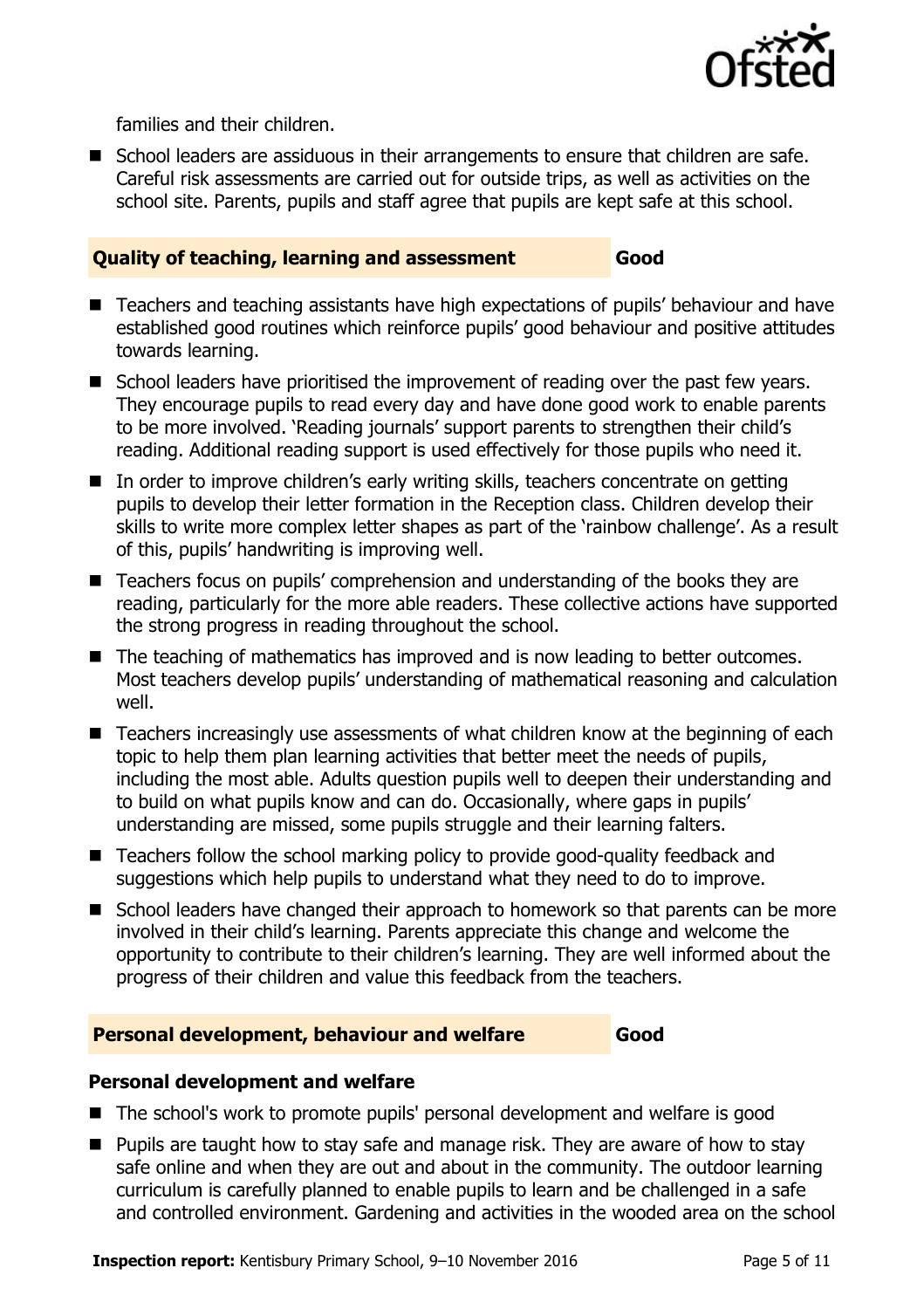

site encourage discussion and cooperation among pupils and improve their physical and mental well-being.

■ School leaders place a high priority on ensuring that all aspects of pupils' well-being are promoted. For example, pupils have fitness lessons every day and the primary sports premium has been used effectively to provide additional sporting activities and improve teaching. Assemblies and trips out of school enable them to learn about different religious beliefs and other cultures. This widens their spiritual and cultural experience.

#### **Behaviour**

- $\blacksquare$  The behaviour of pupils is good.
- Teachers and other adults have established clear expectations for pupils' behaviour. There are clear routines that the pupils follow promptly, creating a calm and wellordered environment. Pupils show good attitudes to their learning and behaviour in class is very good. They are diligent and enthusiastic in their work.
- Teachers have made sure that pupils are clear about what forms bullying can take and what to do if they encounter it. Pupils report that they know who to talk to if they have any concerns and are confident that, were this to be the case, any issues would be dealt with effectively. School records show that there have been no incidents of bullying or any other serious behaviour issues in the last year.
- **Pupils get on well with each other and with the staff in the school. They appreciate the** additional opportunities to work and play together provided in the breakfast and afterschool clubs, including the sporting activities.
- **Pupils say that they enjoy school and are keen to come to school. School leaders** carefully check attendance and follow up any absences with diligence. As a result, attendance is high.

### **Outcomes for pupils Good Good**

- The work in pupils' books, observations of their learning in class and the school leader's information about pupils' learning all confirm that they are making good progress across the different subjects and from their different starting points. This is an improvement since the last inspection.
- At the present time, and in recent years, there have been too few disadvantaged pupils in Years 2 and 6 to compare their progress and achievements meaningfully with the performance of pupils nationally. However, inspection evidence shows that, across the school, disadvantaged pupils are making good progress.
- There are few children who have special educational needs and/or disabilities but assessment information across all year groups shows that they are making good progress overall. Teachers and teaching assistants provide appropriate and interesting tasks that challenge these pupils to achieve. Parents typically comment very positively on the support that their children receive and the progress they are making.
- The recent school focus on reading has been successful. Skilful teaching of phonics in Reception and Year 1 has meant that phonics outcomes are now at least in line with the national standard. Any pupils who struggle with phonics are given additional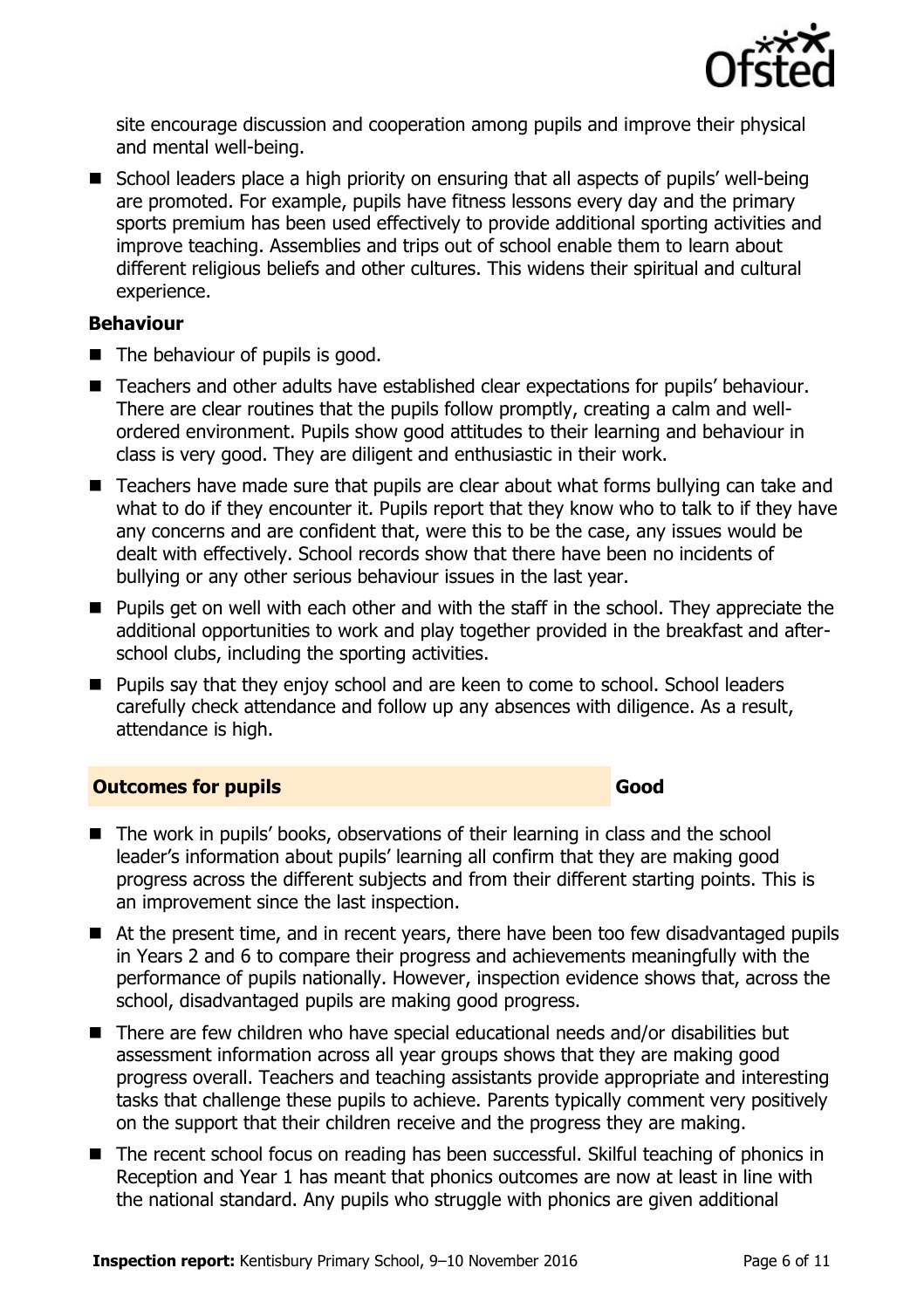

support to help them catch up rapidly. Achievement in reading at key stage 1 and key stage 2 shows that pupils are reaching at least the standard expected of them and making good progress. Reading is fast becoming a strength of the school.

Information from national tests in 2016 shows that progress in writing and mathematics was not as strong as that in reading. These subjects are both priorities in the school development plan. Lesson observations and pupils' work show that robust actions to improve the quality of teaching and learning are having a positive impact. Pupils' progress is therefore continuing to improve rapidly.

#### **Early years provision Good Good**

- Good transition work with the school's partners means that children arrive in the Reception class with a firm foundation for learning. Staff have high aspirations for children and are determined to help them learn and develop well.
- The accurate assessment of children's skills and close cooperation between staff ensures that the planning of activities is precisely linked to children's learning needs. As a result, children are now making rapid progress. A new approach to recording and reporting assessment information enables quicker communication of children's achievements to parents. Consequently, parents are better able to support their children's learning.
- Children behave well because staff have created absorbing learning activities linked to the children's interests and because staff work hard to develop children's social skills. Staff use their deep knowledge of childhood development to skilfully build children's ability to interact and cooperate.
- The teaching of phonics captures the children's interest and promotes effective learning. Staff ensure that children have many opportunities to recognise the sounds and practise writing the associated letter. As a result of the teachers' imaginative and carefully planned approach, children are developing a strong foundation for both reading and writing.
- School leaders have ensured that children experience a wide range of subjects and experiences in Reception. Activities such as 'Fun Fit' and making use of the garden and wooded area on the school site help children to be healthy. Staff diligently carry out risk assessments in order to ensure that children are safe during such activities as part of the effective arrangements for safeguarding children in the early years.
- Children generally start Reception with the skills and abilities normally expected for their age. Leaders are keen to improve the teaching and learning further so that more children exceed expectations at the end of Reception and are even better prepared for Year 1.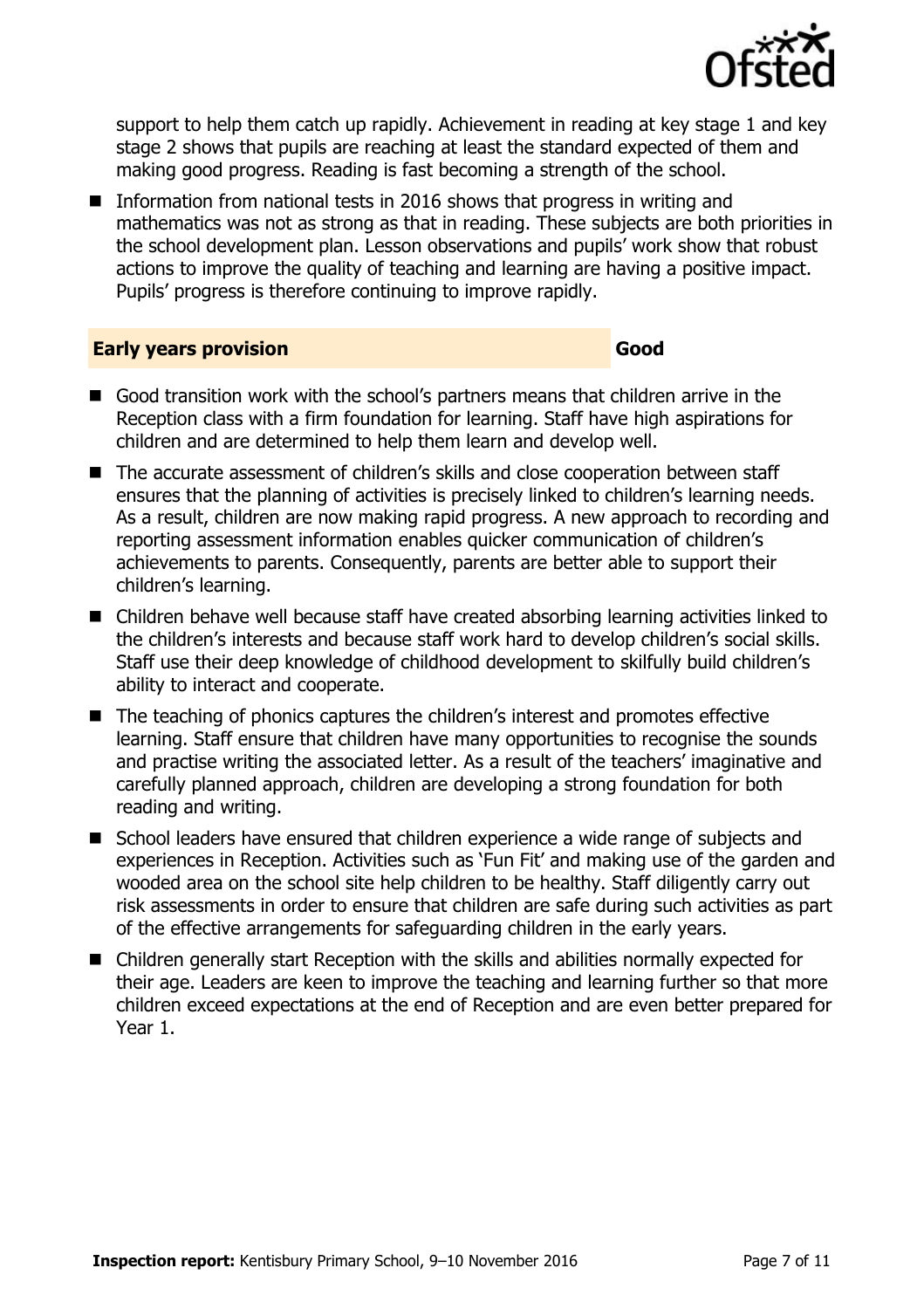

# **School details**

| Unique reference number | 113157   |
|-------------------------|----------|
| Local authority         | Devon    |
| Inspection number       | 10017402 |

This inspection of the school was carried out under section 5 of the Education Act 2005.

| Type of school                      | Primary                           |
|-------------------------------------|-----------------------------------|
| School category                     | Maintained                        |
| Age range of pupils                 | 4 to 11                           |
| <b>Gender of pupils</b>             | Mixed                             |
| Number of pupils on the school roll | 31                                |
| Appropriate authority               | The governing body                |
| Chair                               | Jan Stokes                        |
| <b>Headteacher</b>                  | Jayne Peacock                     |
| Telephone number                    | 01271 883 263                     |
| Website                             | www.westexmoorfederation.org.uk/  |
| <b>Email address</b>                | admin@westexmoorfederation.org.uk |
| Date of previous inspection         | 24-25 September 2014              |

### **Information about this school**

- The school meets requirements on the publication of specified information on its website.
- The school is part of the West Exmoor Federation comprising Lynton Church of England Primary School, Parracombe Church of England Primary School and Kentisbury Primary School. One executive headteacher leads and a single governing body serves all schools.
- Due to the small size of the school, the proportion of pupils from different groups varies substantially from year to year. The proportion of pupils receiving support for their special educational needs and/or disabilities is slightly lower than the national average.
- $\blacksquare$  The proportion of pupils from minority ethnic groups is lower than the national average and there are no pupils whose first language is not English.
- $\blacksquare$  The proportion of children supported by the pupil premium is slightly above the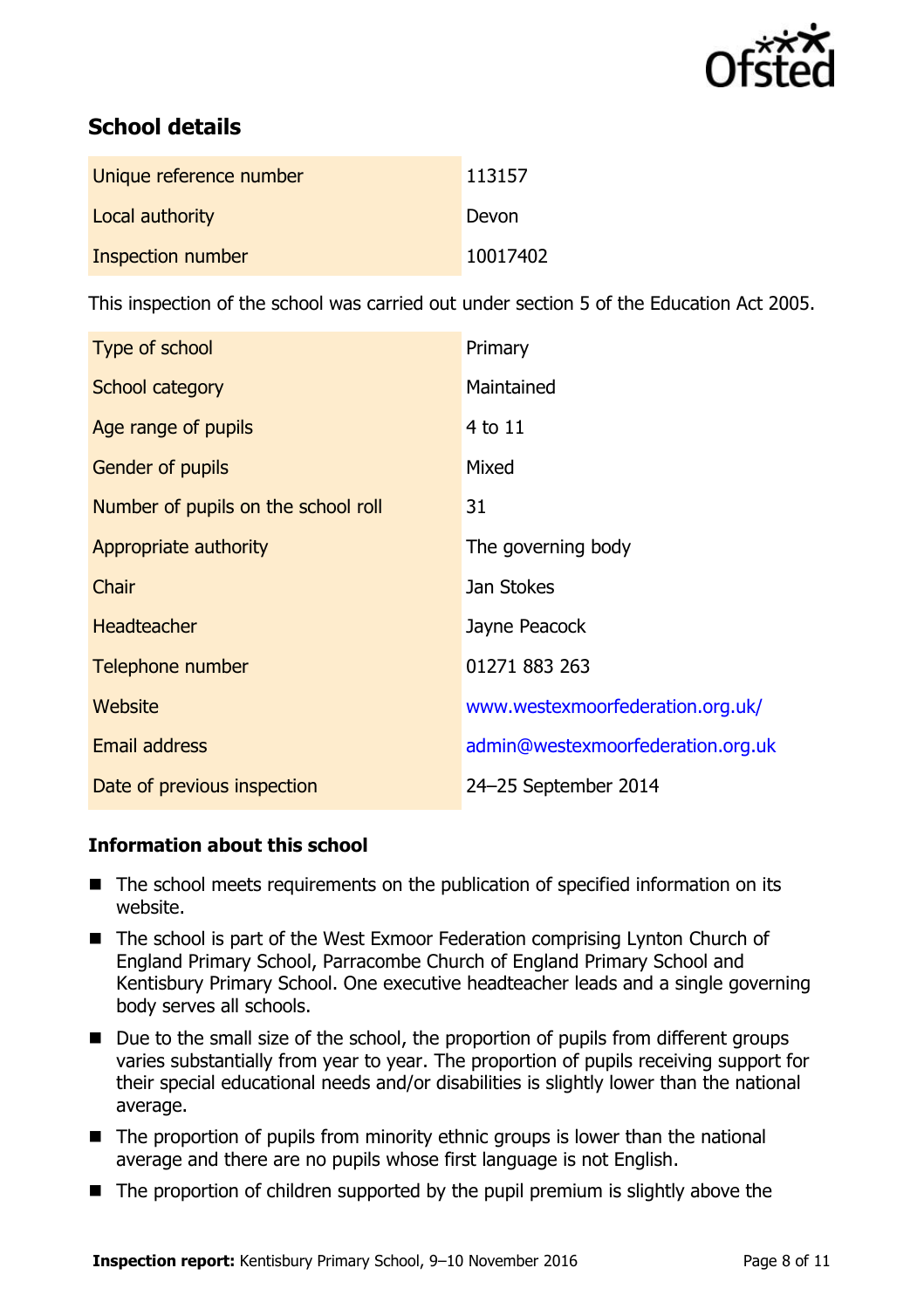

national average.

- The proportion of children entering or leaving the school at other than the normal times is above the national average.
- Due to the small numbers in each cohort, the school is not assessed against the government's floor standards, which set out the minimum expectations for pupils' attainment and progress.
- Children in the early years foundation stage are taught in a combined Reception and key stage 1 class, which includes pupils from both Kentisbury Primary School and Parracombe Church of England Primary School. Similarly, all key stage 2 pupils from both schools are taught at Parracombe Church of England Primary School.
- The executive headteacher leads all the schools in the federation and divides her time across the three schools.
- A pre-school setting, serving the communities of all three schools in the federation, is located at Kentisbury Primary School. It is managed independently and is therefore subject to a separate inspection.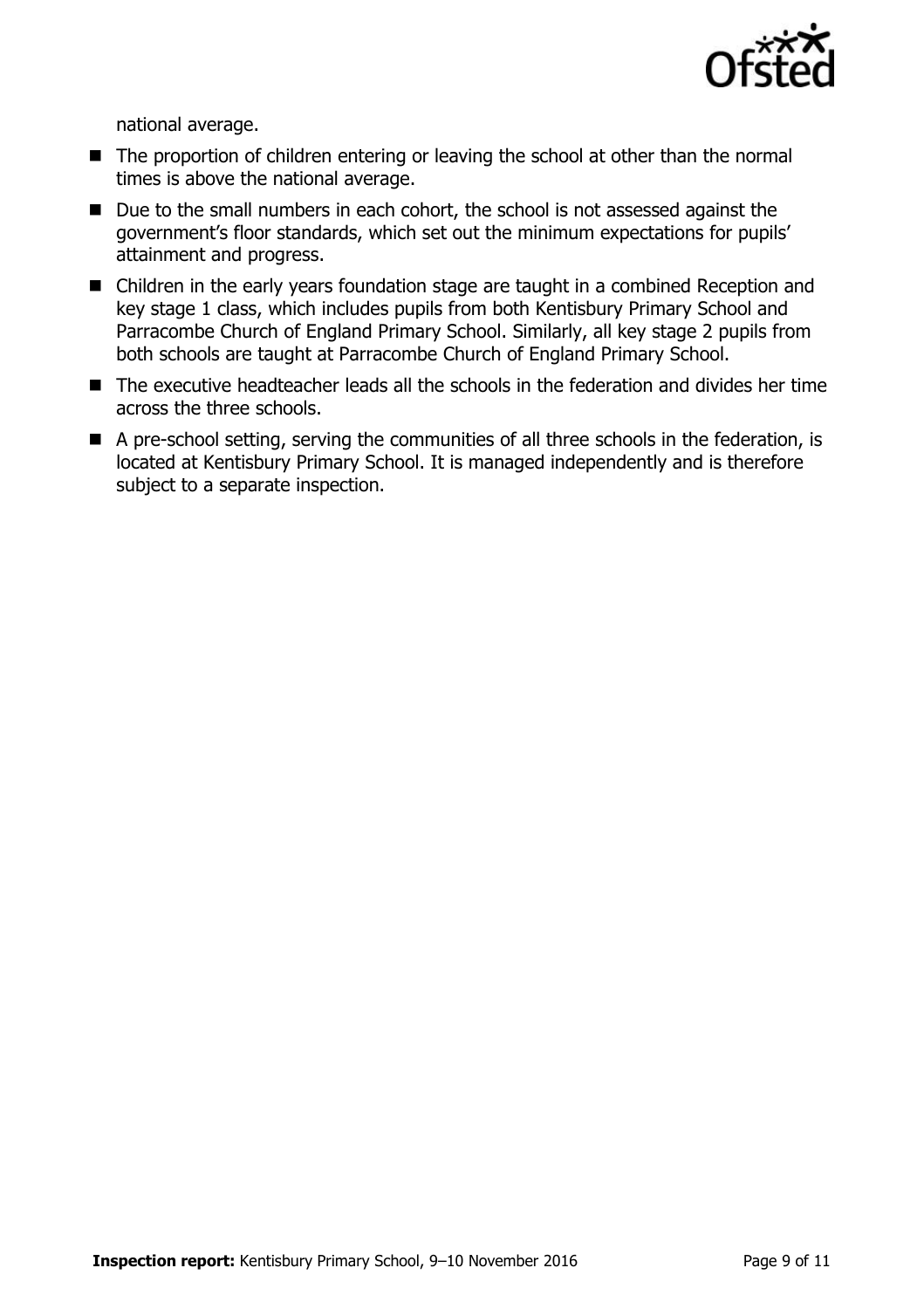

# **Information about this inspection**

- Two of the three schools in the West Exmoor Federation were inspected at the same time, Kentisbury Primary School and Parracombe Church of England Primary School. The inspectors of each of the schools met jointly with school leaders and with the federation governing body.
- The inspector visited five lessons and learning activities at the two schools. Two of the lessons were observed jointly with the executive headteacher.
- The inspector heard pupils read, observed them at playtime and discussed their opinions of the school at various times during the inspection. To gain an understanding of learning over time, the inspector examined pupils' books from the last two years, as well as carefully scrutinising their current work.
- There were not enough responses to the online questionnaire for this information to be published, but the inspector used these responses, together with the feedback he gathered during the inspection, to understand parental views of the school.
- Meetings were held with school leaders, the executive headteacher and school governors. The inspector discussed the school in a phone call with a local authority representative.
- The inspector checked the school's website, examined school policies and read other school documentation. This included the school's own information and checks on pupils' progress and the quality of teaching and learning in the school.
- The inspector scrutinised records of attendance and behaviour and records relating to safeguarding policy and practice.

#### **Inspection team**

Tom Morrison, lead inspector **No. 1988** Ofsted Inspector